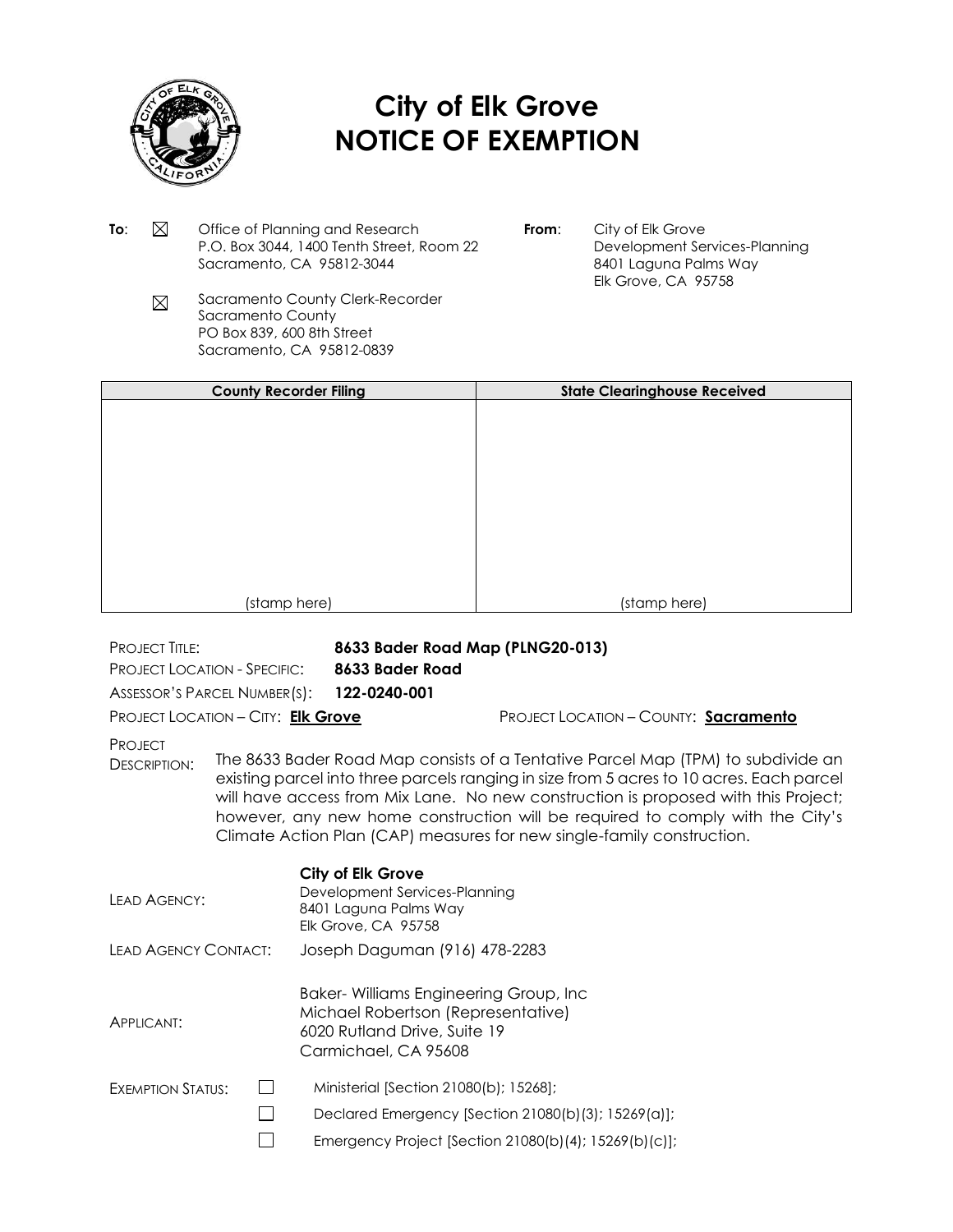- $\Box$ Preliminary Review [Section 15060(c)(3)]
- $\boxtimes$ Consistent With a Community Plan or Zoning [Section 15183(a)]
- $\Box$ Categorical Exemption [Section 15332]
- $\Box$ Criteria for Subsequent EIR [Section 15162]
- $\Box$ Existing Facilities [Section 15301]

## **REASONS WHY THIS PROJECT IS EXEMPT OR DOES NOT REQUIRE FURTHER ENVIRONMENTAL DOCUMENTATION:**

CEQA requires analysis of agency approvals of discretionary "projects." A "project," under CEQA, is defined as "the whole of an action, which has a potential for resulting in either a direct physical change in the environment, or a reasonably foreseeable indirect physical change in the environment" (State CEQA Guidelines Section 15378). The proposed Project is a project under CEQA.

State CEQA Guidelines Section 15183, provides that projects which are consistent with the development density established by a Community Plan, General Plan, or Zoning for which an environmental impact report (EIR) has been certified "shall not require additional environmental review, except as might be necessary to examine whether there are project-specific significant effects which are peculiar to the project or its site." An EIR was prepared and certified by the City Council as part of the Elk Grove General Plan (SCH# 2017062058).

The proposed Project is consistent with the development density established by the General Plan EIR because the parcel split will result in new parcels over five acres in size at a density consistent with the Rural Residential range of 0.1 to 0.5 units per acre. While there is no physical construction proposed with this Project, the map could accommodate the development of three, new single-family residential units. Any new construction shall comply with EGMC Section 23.29.020, development standards and Section 16.44, land grading and erosion control, and Section 19.12, tree protection and preservation. In addition, as indicated in the project description, construction of the proposed Project shall conform to the City's adopted Climate Action Plan (CAP) for green building, EV ready, and construction monitoring.

Pursuant to the General Plan's Transportation Analysis Guidelines for Vehicle Miles Traveled (VMT), projects resulting in less than 10 dwelling units are exempt. As the Project could accommodate three new dwelling units, the Project proposal is below the threshold for requiring further VMT analysis. The Applicant submitted a biological resource analysis that included a site visit on November 20, 2020, which determined that the site could potentially provide a nesting habitat for special status birds, even though none were observed during the site visit. Therefore, a pre-construction survey should be conducted by a qualified biologist no more than 15 days prior to the proposed activities (Condition of Approval #13).

The Applicant provided a Cultural Resources Analysis from Peak and Associates for the site, which was peer reviewed by the City and concluded that the Cultural Resources Analysis is consistent with the General Plan's goals related to the protection of cultural and tribal resources. Additionally, the implementation of Conditions of Approval #10 and #11 will address the potential for encountering undiscovered cultural resources and tribal cultural resources as it requires that if cultural resources or tribal cultural resources